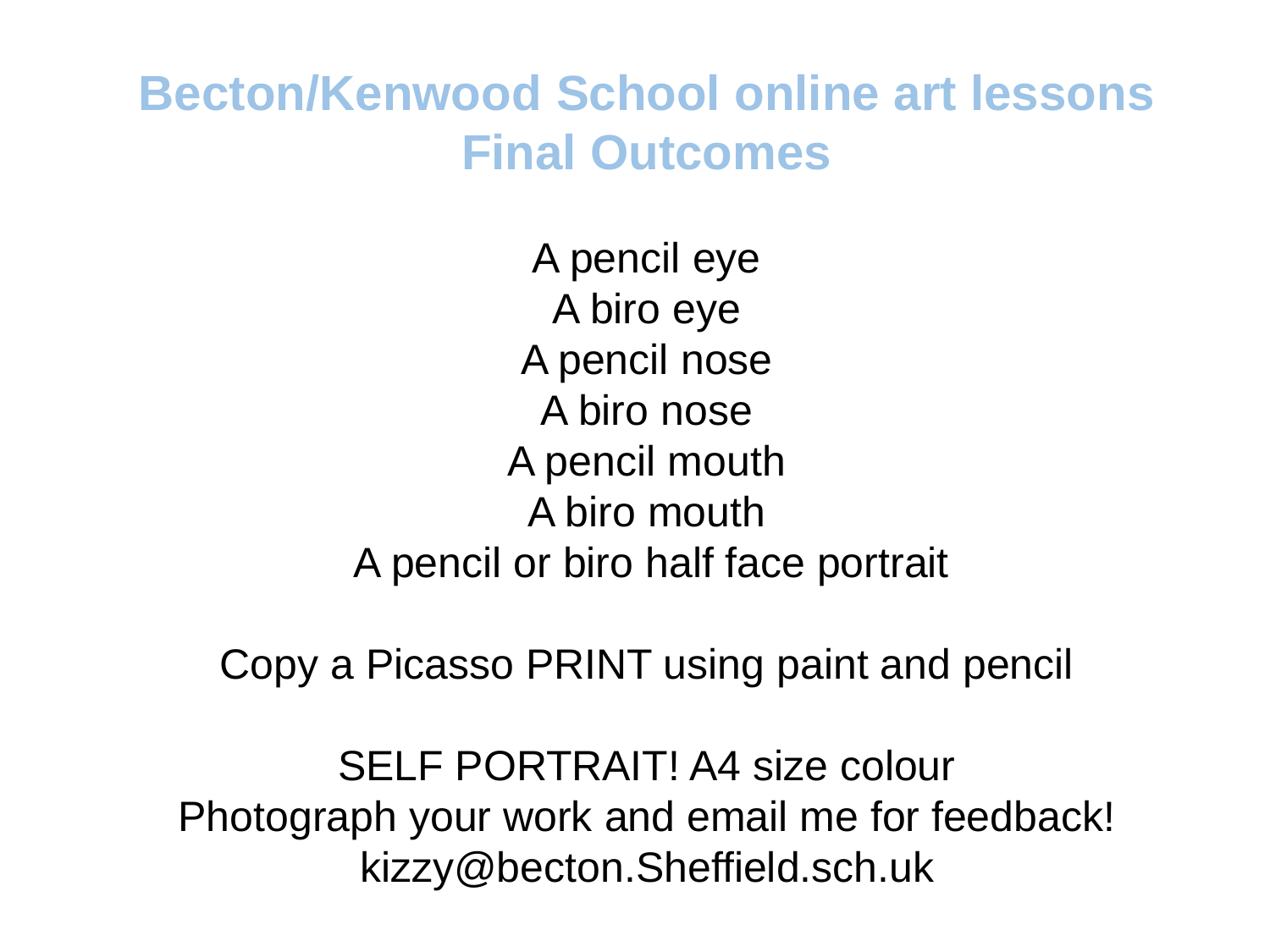### Drawing eyes in different mediums







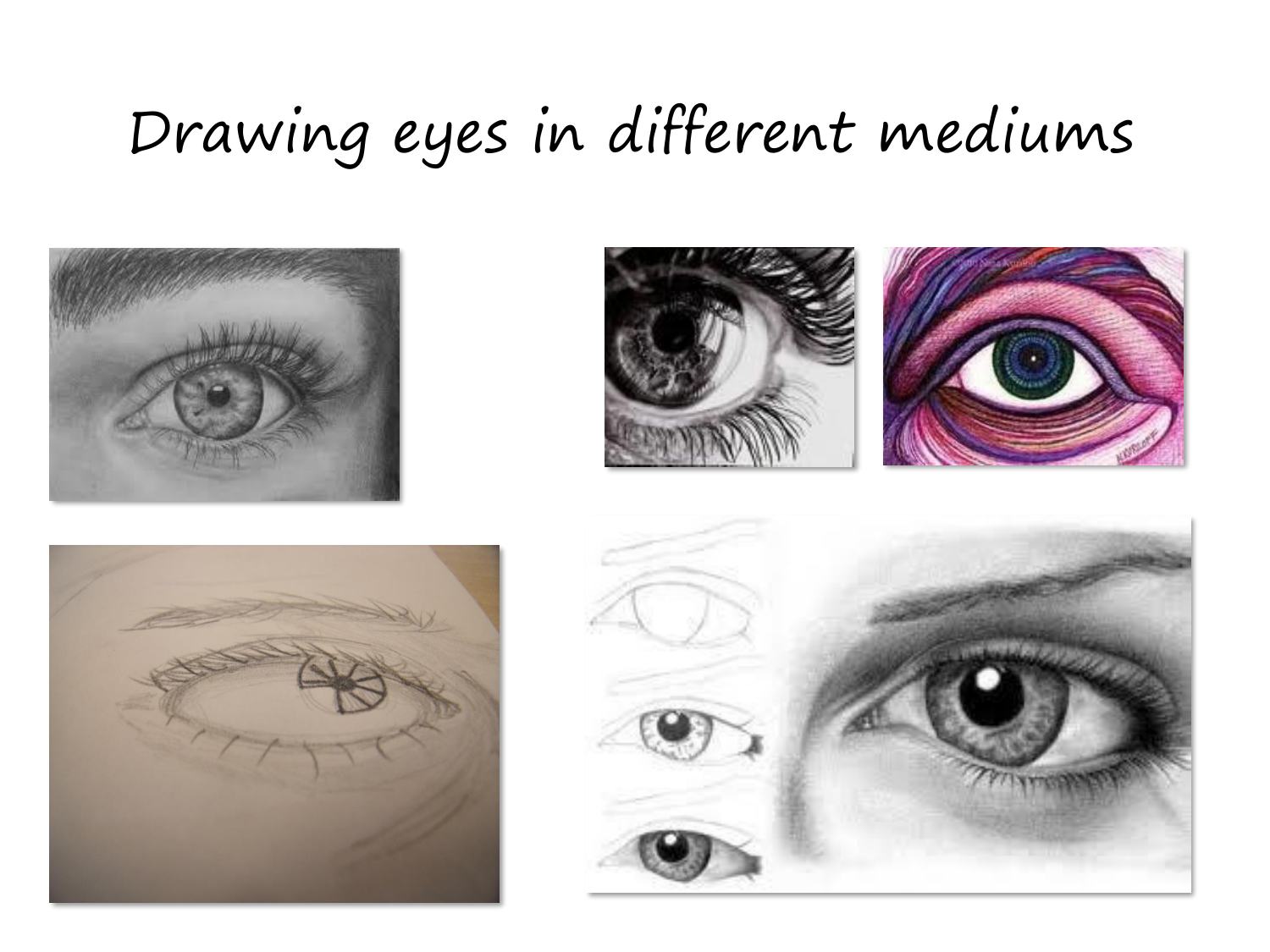Drawing eyes

Notice the top of the eye is more arched than the bottom curve



At this stage the eye looks a little like a squashed lemon!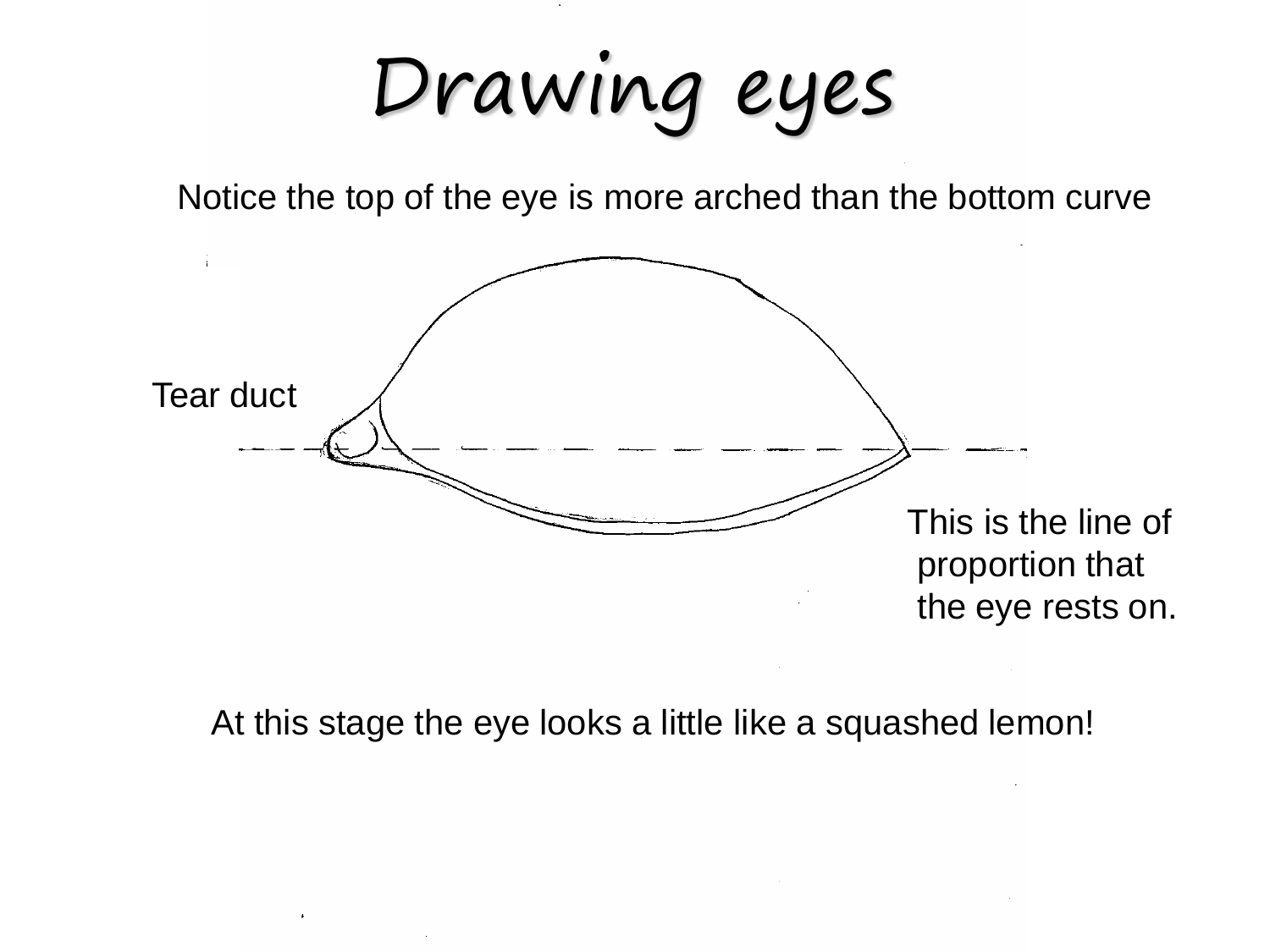Add the pupil and iris

Notice the top of the iris is covered by the eyelid



The pupil should be placed right in the centre of the iris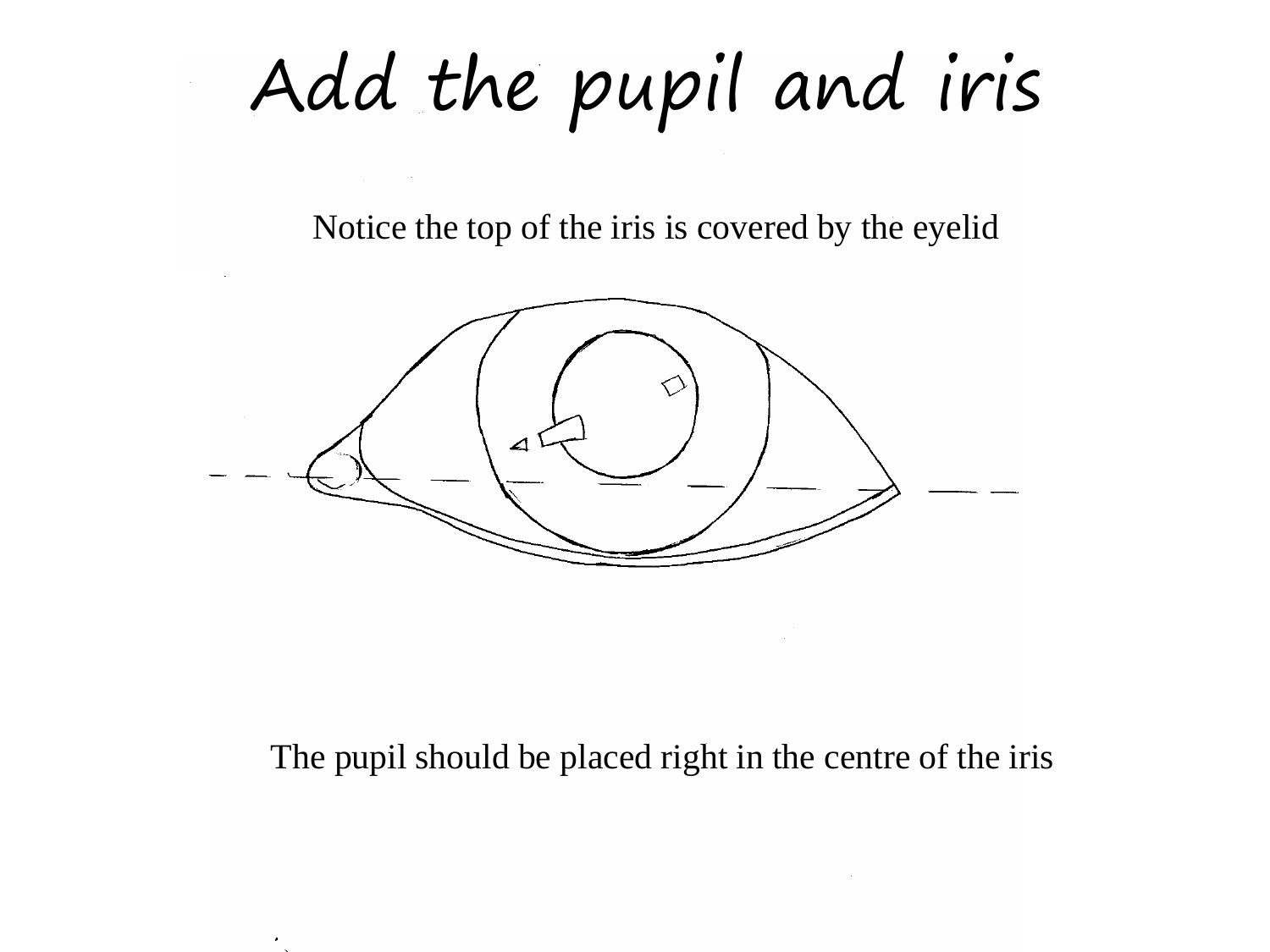Rub out your guideline and add tone to make the eye look more realistic



The iris should have a variety of tones and tends to get darker towards the outer ring. Even the white part of the eye has tone towards the edges, giving the eye form.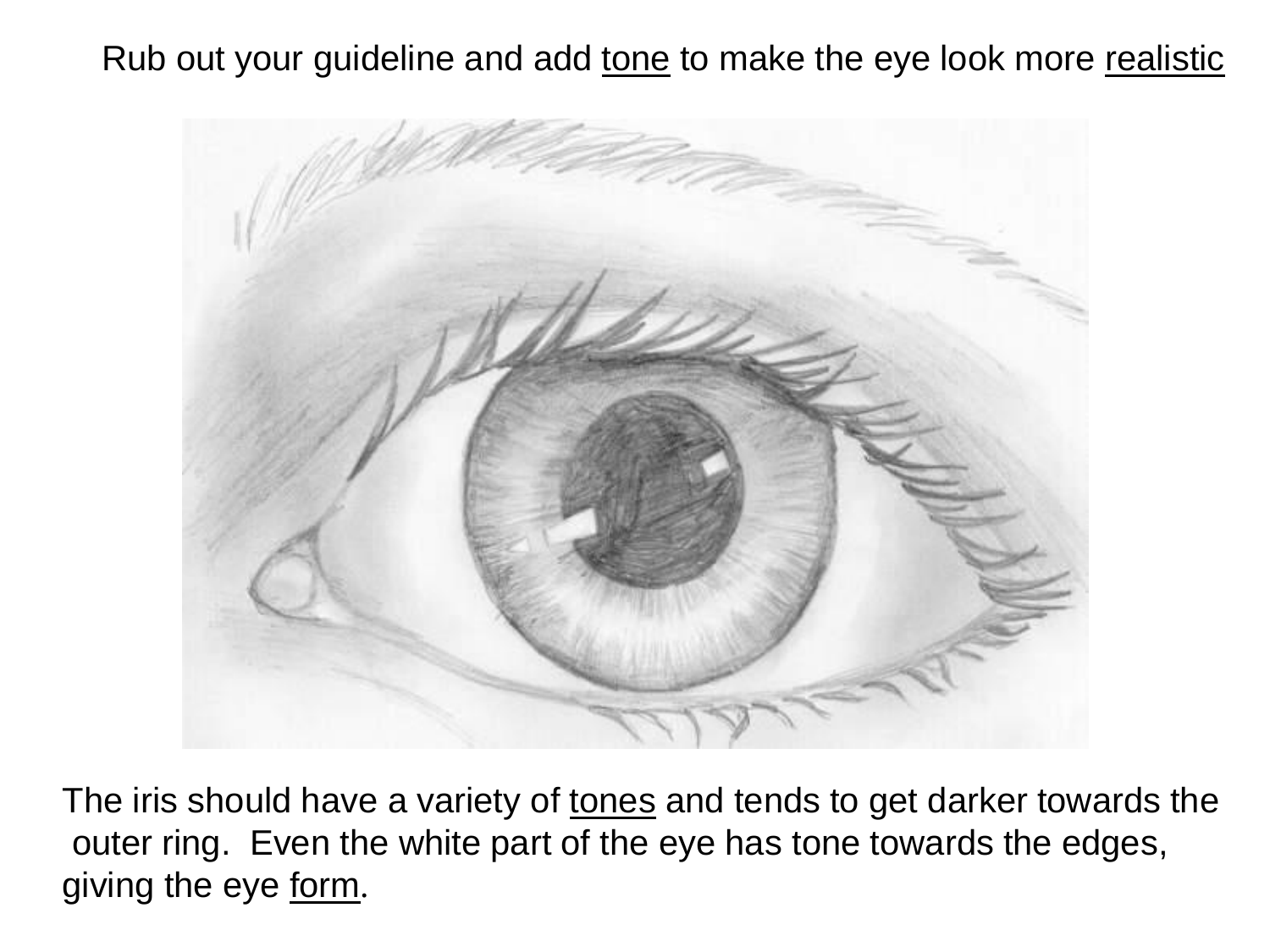### Drawing mouths











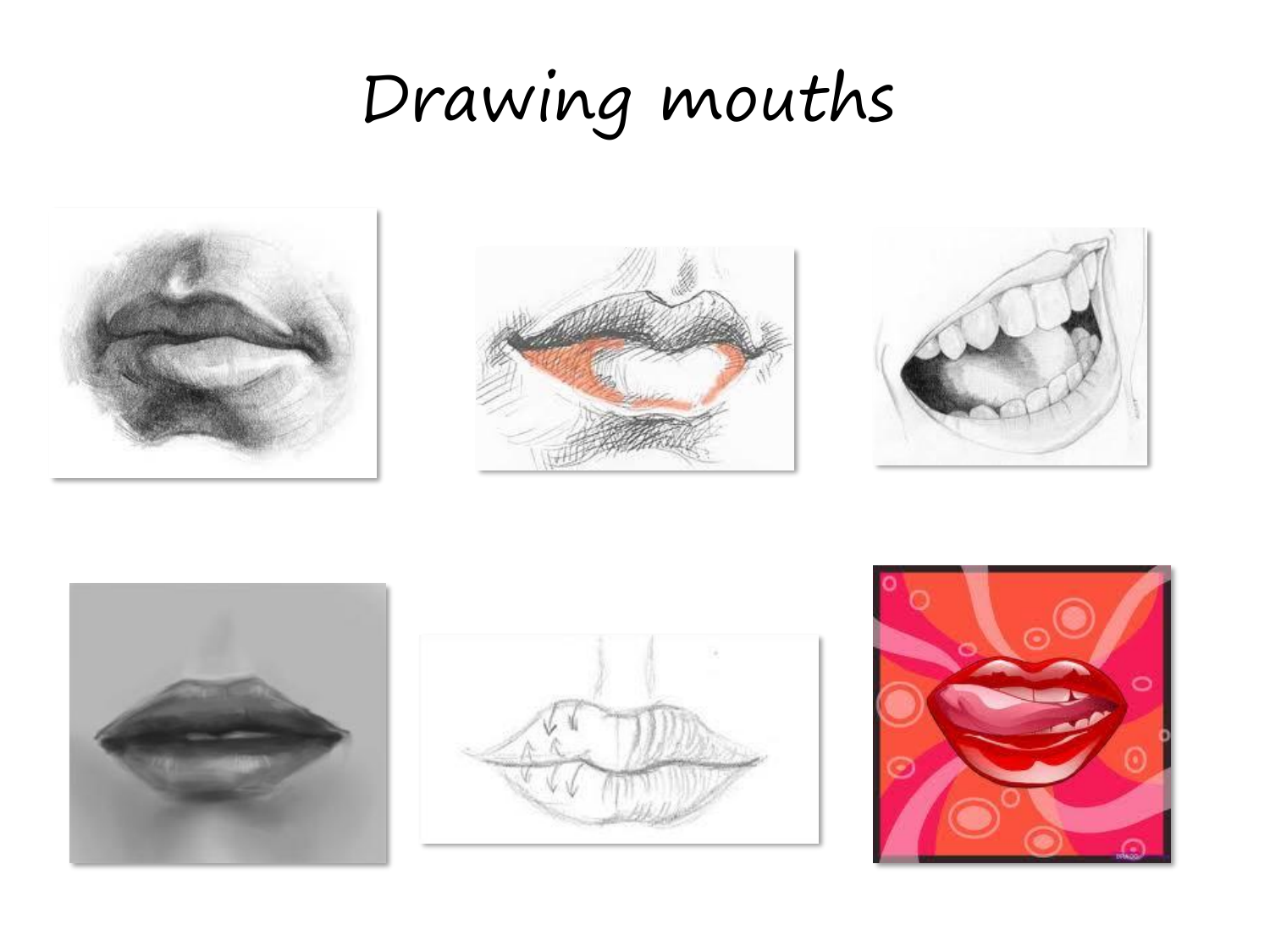Drawing mouths

1 - Draw a straight line to indicate where the lips should be. You may curve the lines up or down to indicate your expression.



2 - Draw a circle in the centre with only a slight bit of the circle below the line.

3 - Draw secondary circles on the side of, and slightly above the centre circle.

4 - Draw the lines as show in the image; these lines have formed lips. Follow the four circles when drawing your lines.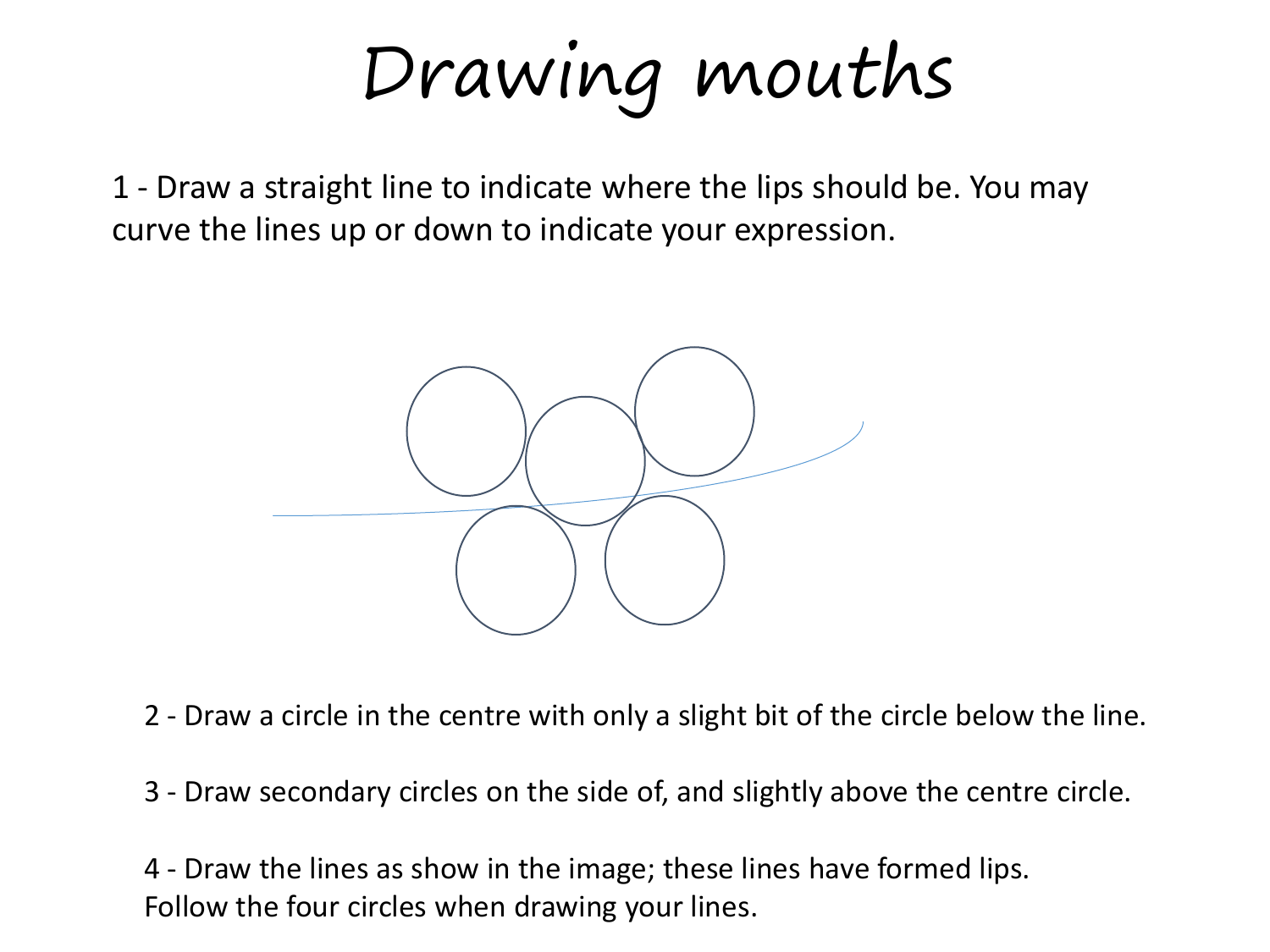Draw the "wrinkle lines." These lines give your lips a realistic look.

As indicated, the upper parts of the lips should be drawn as curved lines going upward

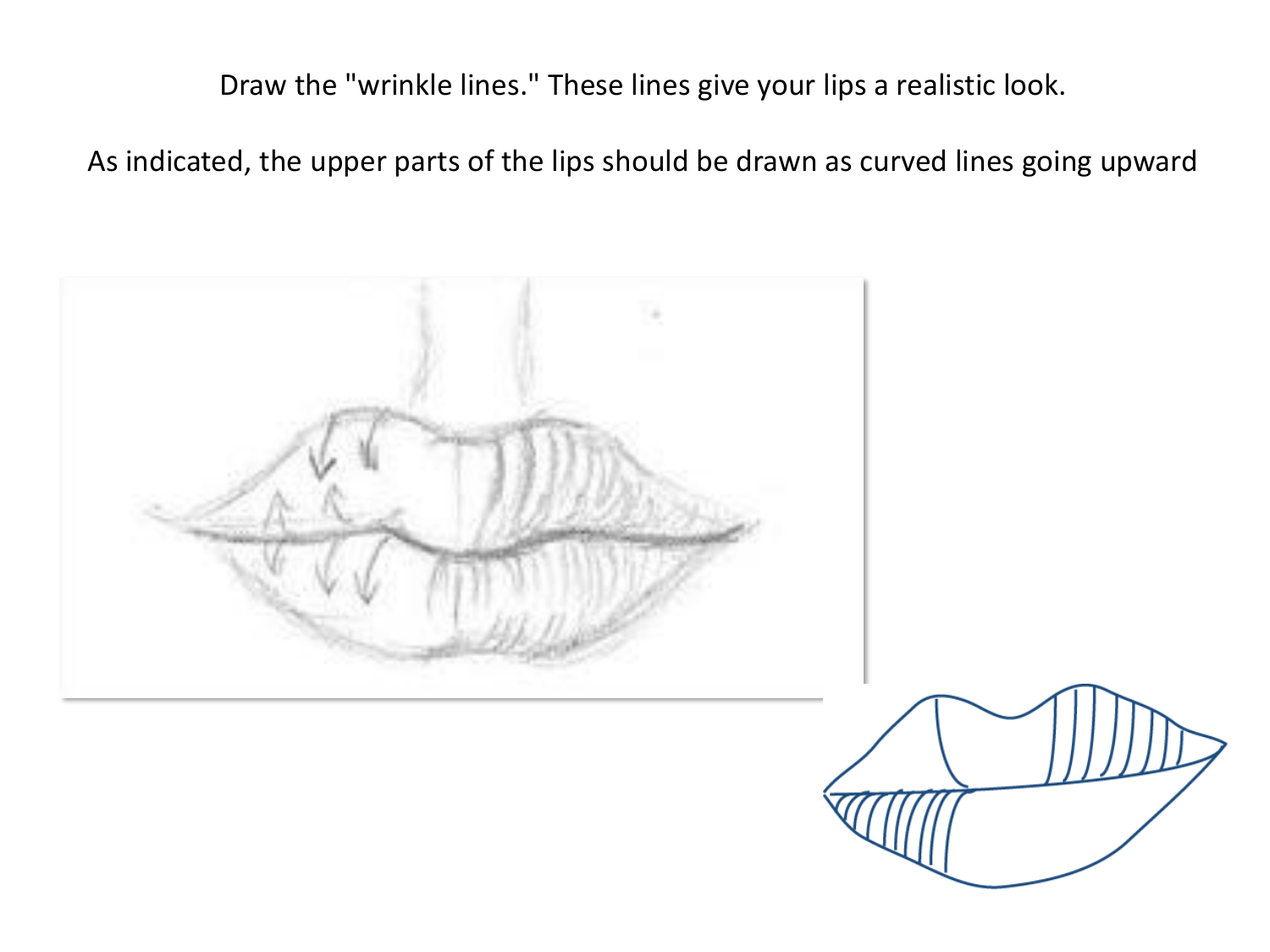#### Rub out your guide lines and add tone

In general the top lip tends to be darker in tone than the bottom lip



Notice that by adding highlight to the bottom lip and tone underneath, it defines the shape of the bottom lip and gives it the appearance of sticking out. This is more natural looking than drawing a solid line around the mouth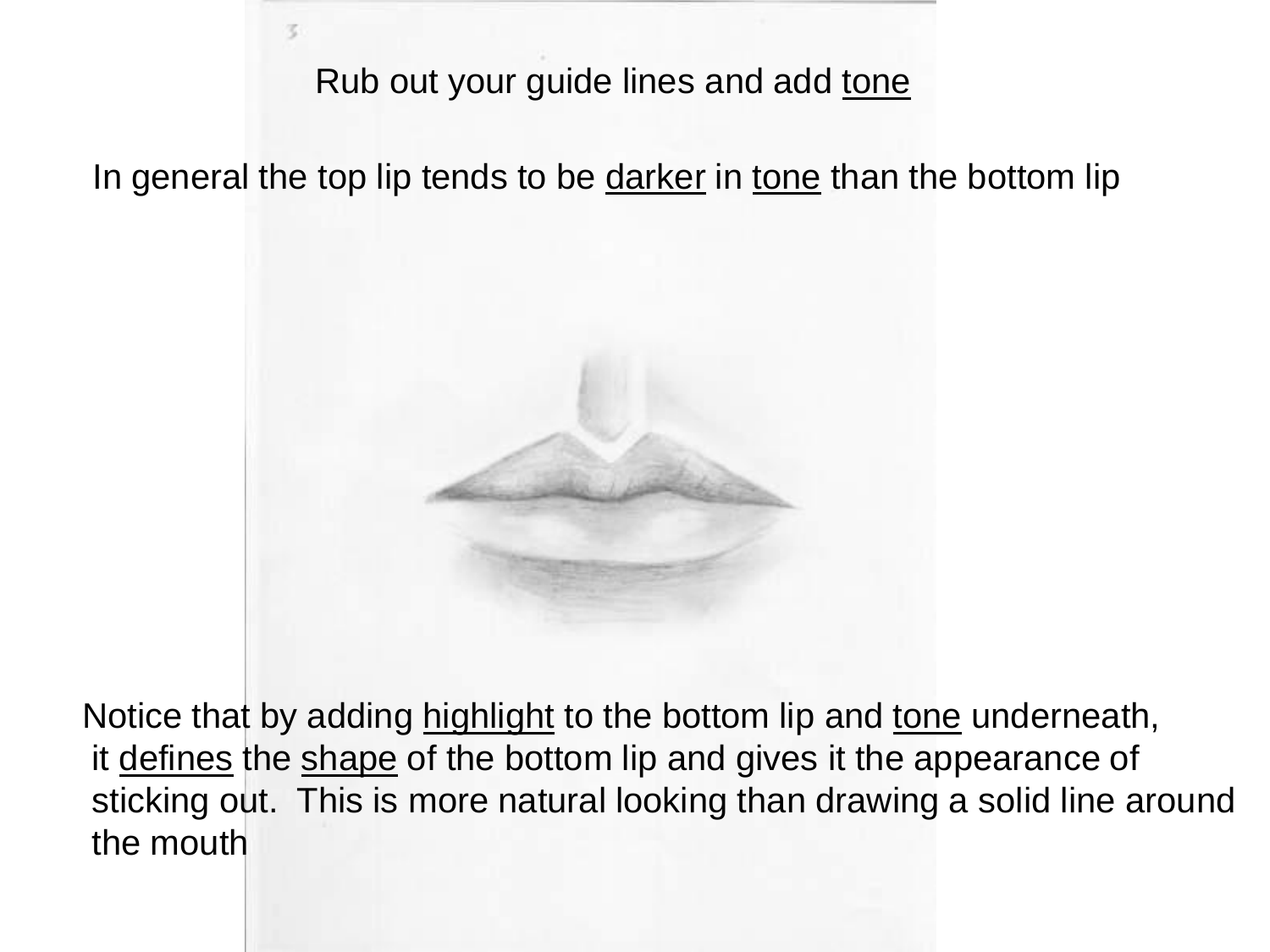# Drawing noses

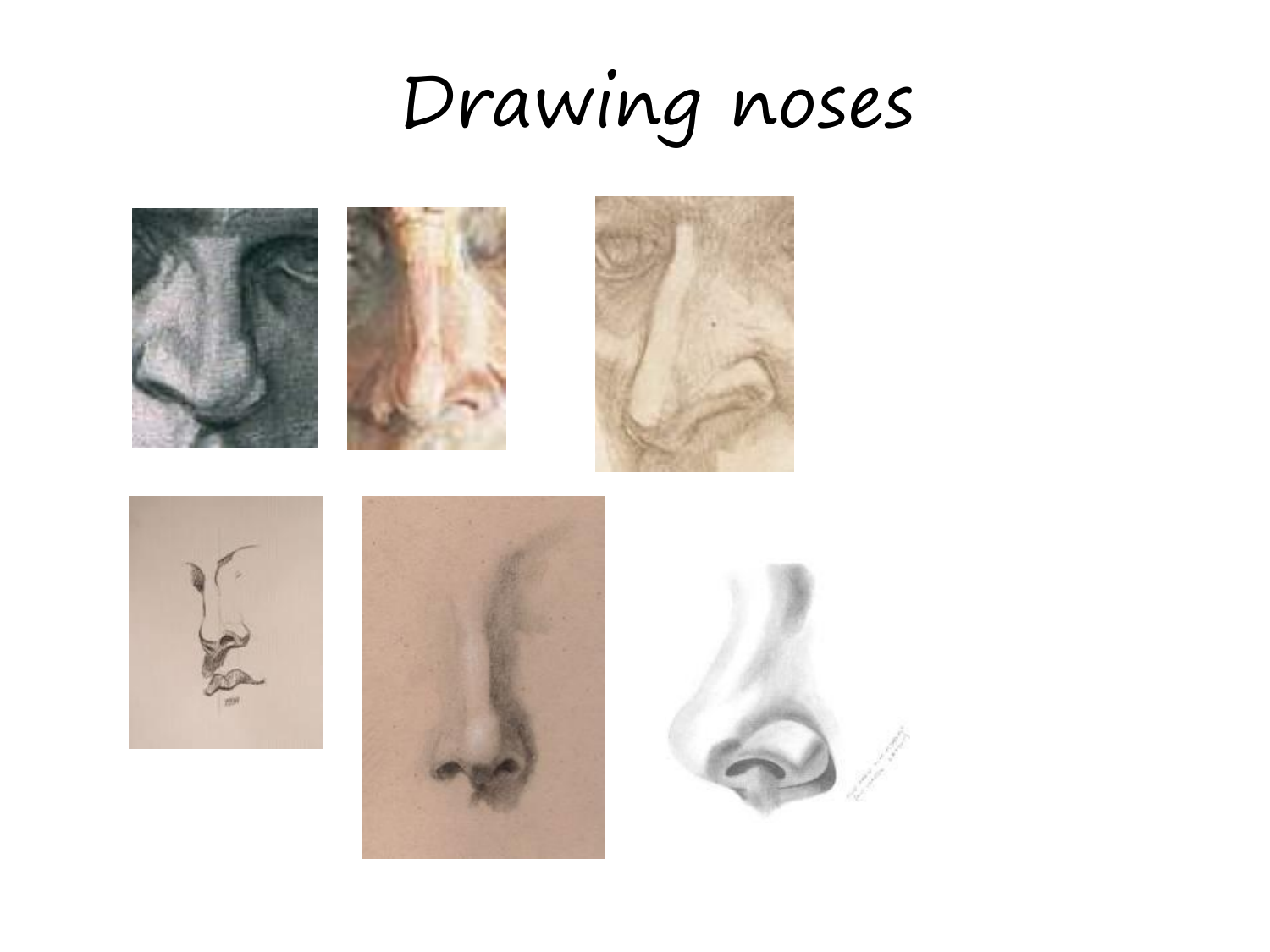Drawing Noses

This is the shape that the nostrils make at the bottom of the nose



At this stage it looks a little like a seagull flying into the distance!

How big, small, flat or curved you decide to draw the wings will help to determine the shape of your nose.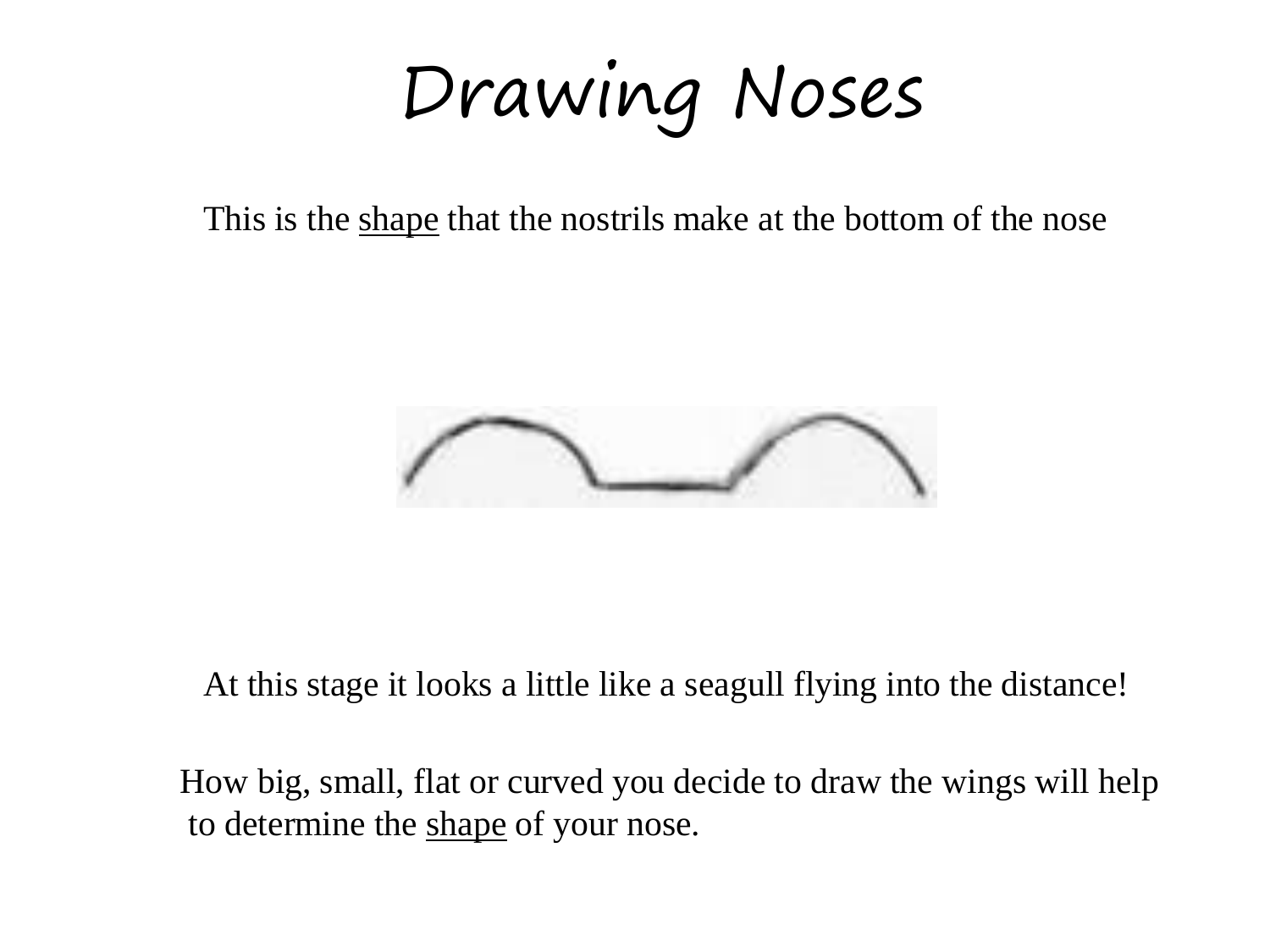Complete the nostrils by adding lines (like brackets) around them.

 $\sim 10^{-1}$ 

the contract of the contract of the

**Contract Contract** 



The curve in the middle helps to indicate where the tip of the nose is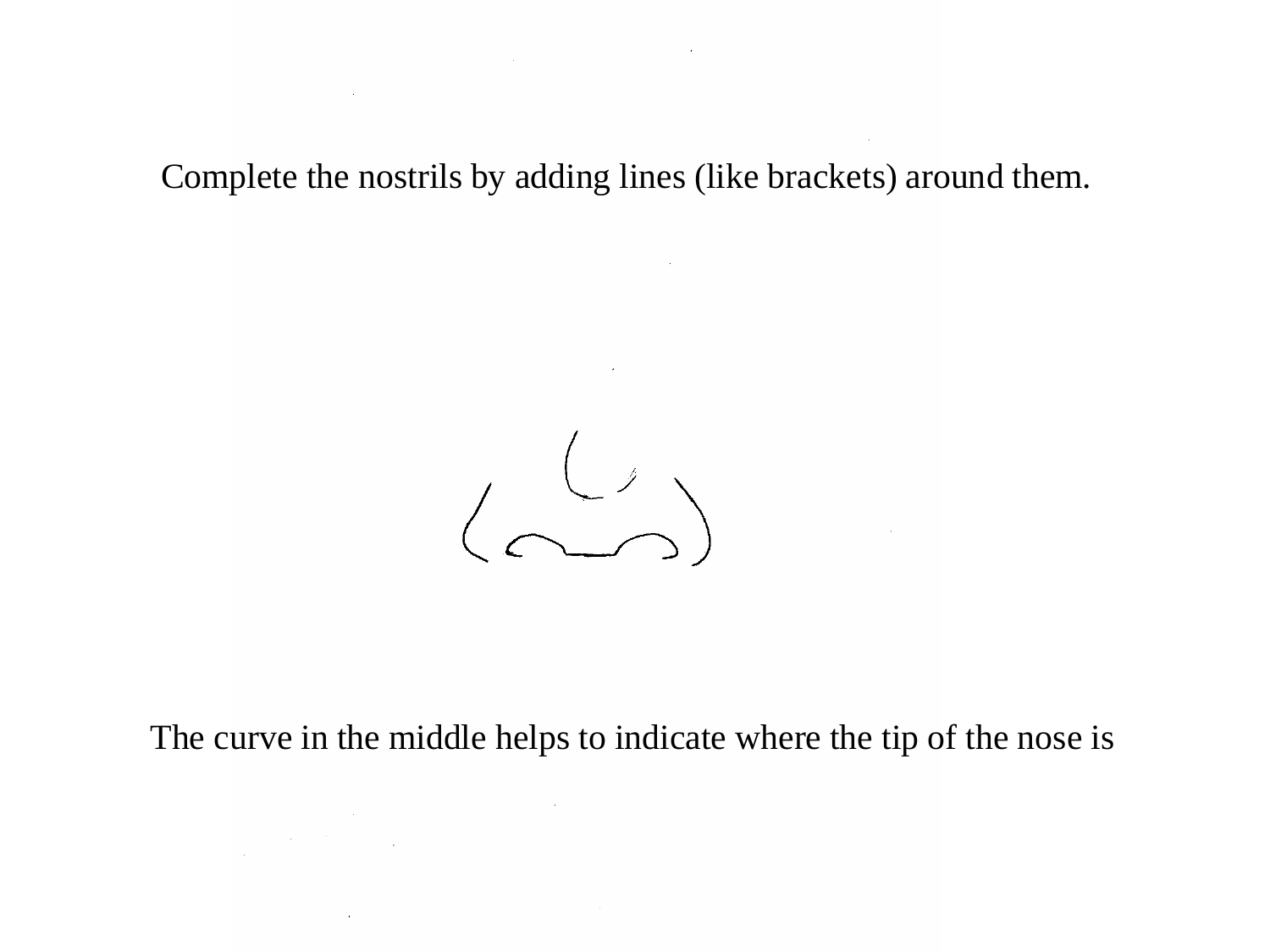

The top of the nose will be the part of the face that sticks up the most therefore catches the light more. You can add highlight here by using an eraser.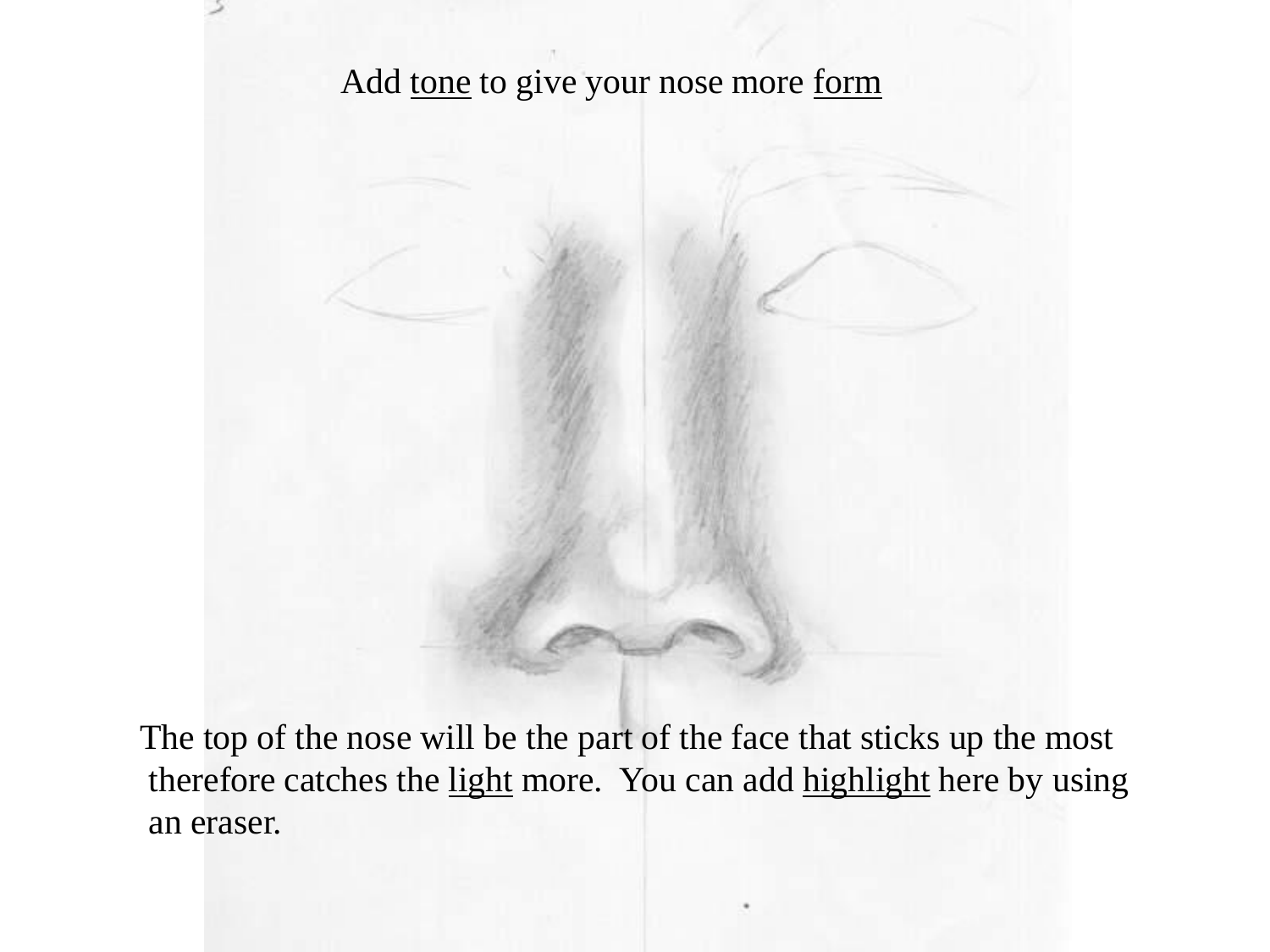## **Drawing ears**











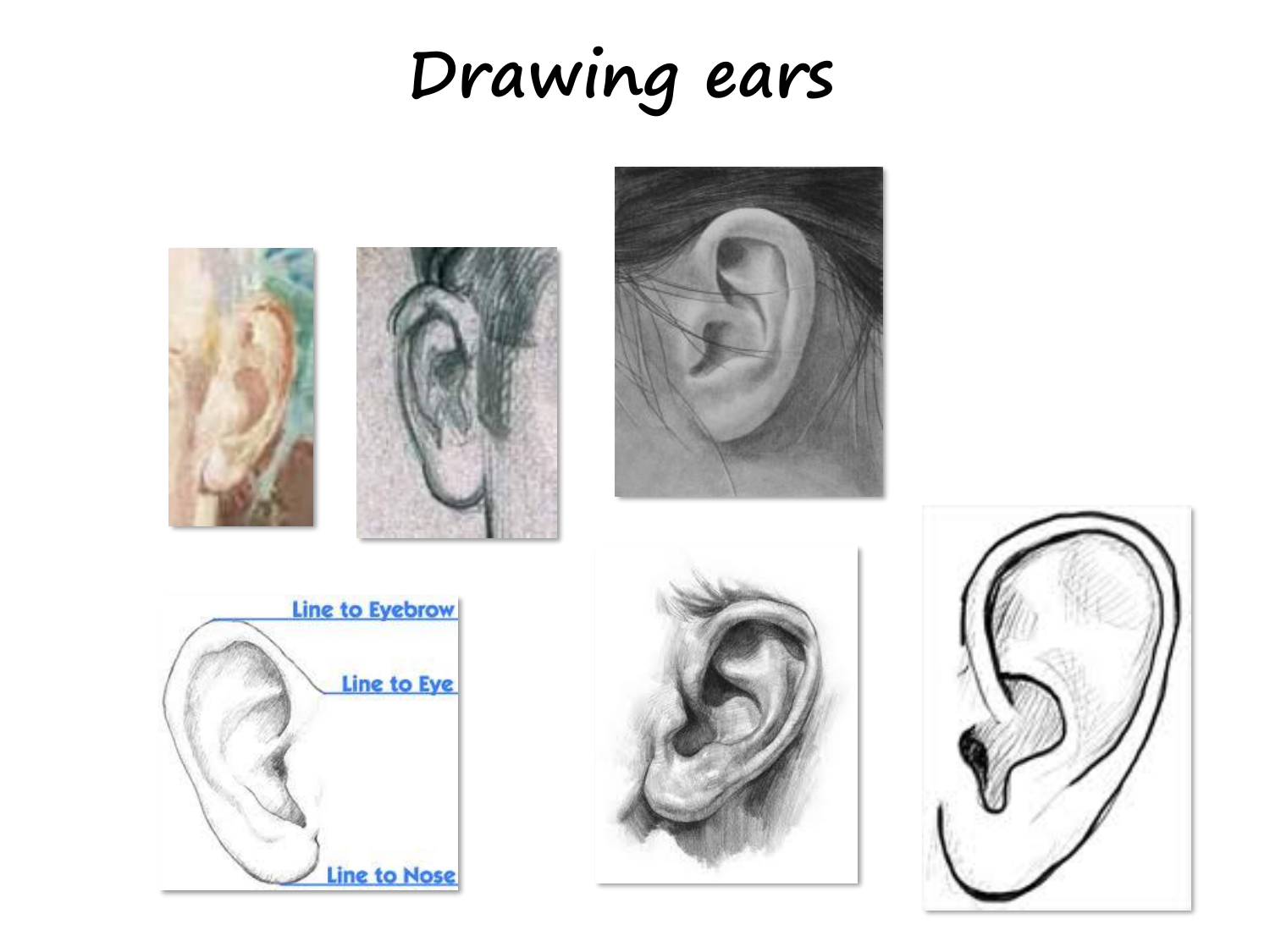

#### **Drawing Ears**

To draw the ear on a forward facing portrait it must fit between the eye and bottom of the nose

It should overlap the edge of the egg (head) shape and is a little like a long, narrow oval shape.

The line representing the inside of the ear follows the same shape as the outside and then near the bottom of The oval, it loops back up and goes wiggly!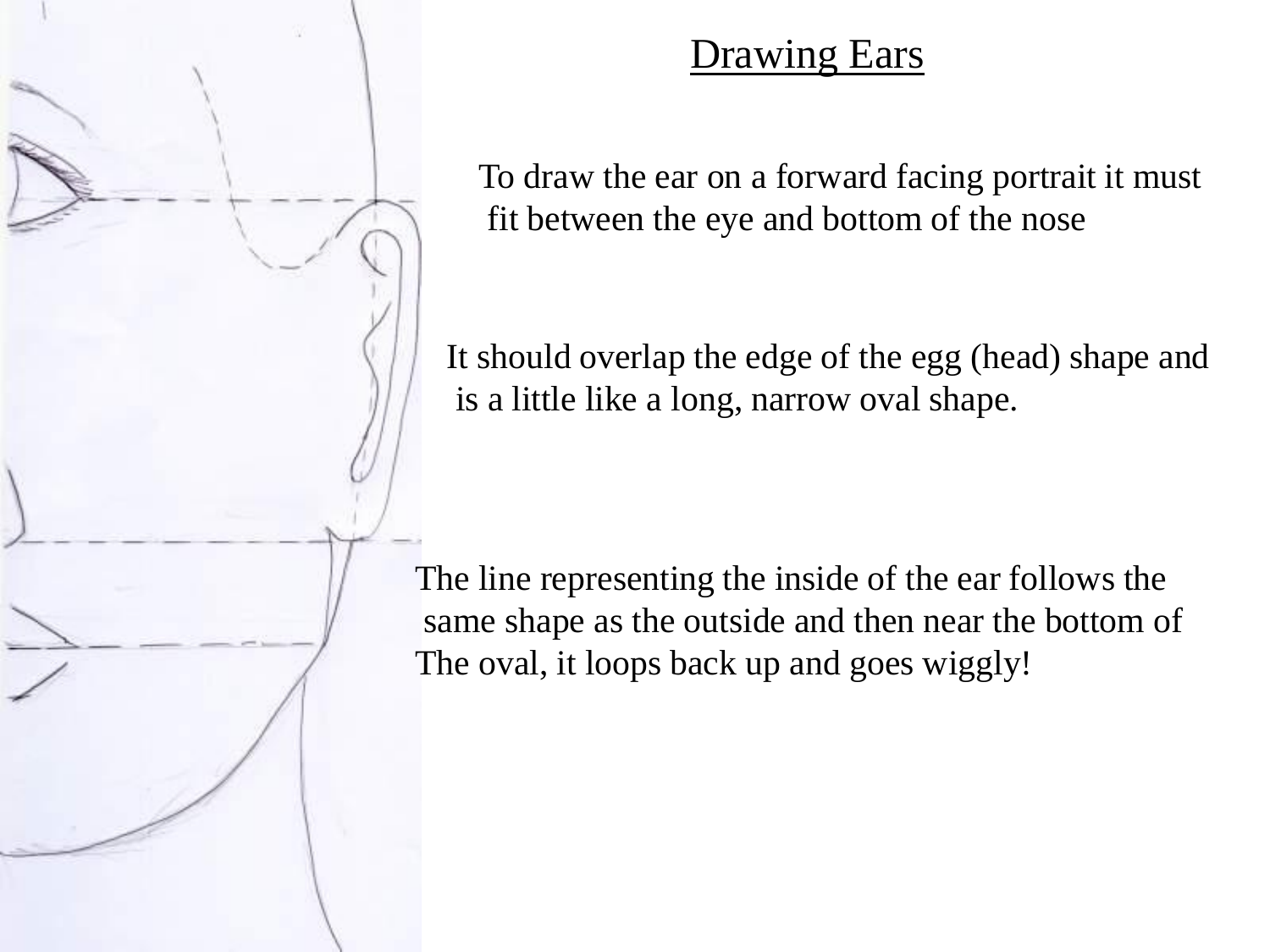Add tone to give the ear more form

The inside of the ear will generally be darker as it is less exposed to the light

When applying the hair you will observe that it goes past the outer edge of the ear